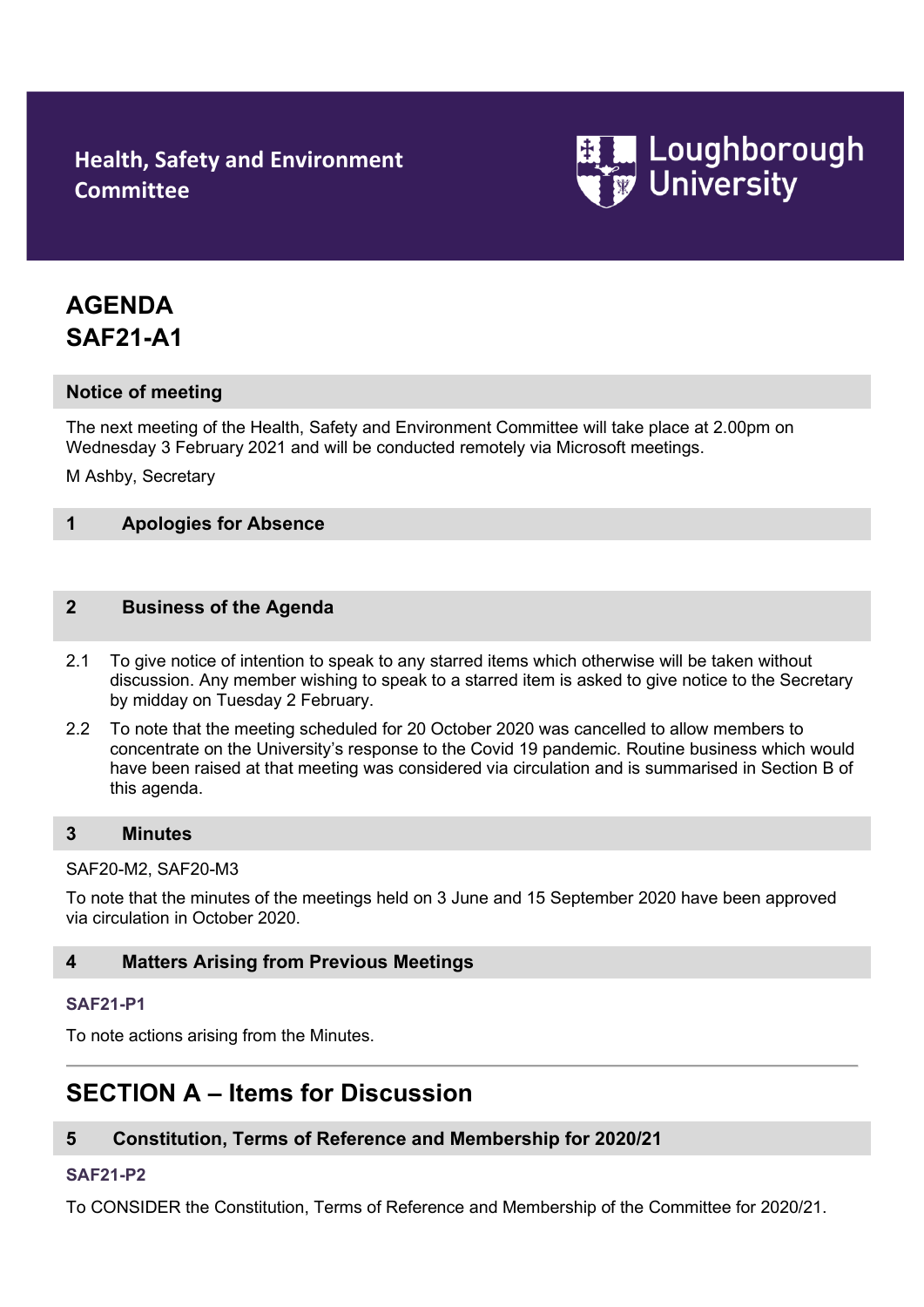## **6 Report from the Director of Health, Safety and Wellbeing**

## **[SAF21-P3](http://www.lboro.ac.uk/admin/committees/hsec/papers/2012/saf12-p32.doc)**

To RECEIVE an update from the Director of Health, Safety and Wellbeing.

#### **7 Coronavirus Response**

#### **[SAF21-P4](http://www.lboro.ac.uk/admin/committees/hsec/papers/2012/saf12-p32.doc)**

To RECEIVE an update on the University's Coronavirus response.

## **8 Health and Safety Annual Report**

#### **SAF21-P5**

To CONSIDER the review of progress on the Health and Safety Service Plan for 2019/20 and the programme of work for 2020/21.

## **9 Statutory Compliance Key Performance Indicators**

#### **[SAF21-P6](http://www.lboro.ac.uk/admin/committees/hsec/papers/2012/saf12-p32.doc), [SAF21-P7](http://www.lboro.ac.uk/admin/committees/hsec/papers/2012/saf12-p32.doc)**

To RECEIVE an update in relation to statutory compliance key performance indicators:

- (i) Health, Safety and Environment Statutory Compliance Sub-Committee Report to HSE Committee;
- (ii) Update on Ionising/Non-Ionising Radiation, Chemical, Biological/GM and HTA KPIs.

## **10 Health and Safety Risk Rating**

#### **[SAF21-P8](http://www.lboro.ac.uk/admin/committees/hsec/papers/2012/saf12-p32.doc)**

To CONSIDER a proposed risk rating for the health and safety of the University's staff and students with a view to making a recommendation to Council.

## **11 Human Tissue Authority Compliance**

#### **[SAF21-P9](http://www.lboro.ac.uk/admin/committees/hsec/papers/2012/saf12-p32.doc)**

To RECEIVE an update on compliance with Human Tissue Authority requirements and to CONSIDER whether further action is required at this stage.

## **12 Annual Radiation Protection Report**

#### **[SAF21-P1](http://www.lboro.ac.uk/admin/committees/hsec/papers/2012/saf12-p32.doc)0**

To ENDORSE the 2020 Annual Report of the Radiation Protection Officer and RECOMMEND it for submission to Council.

## **13 Health and Wellbeing**

## **[SAF21-P1](http://www.lboro.ac.uk/admin/committees/hsec/papers/2012/saf12-p32.doc)1**

To RECEIVE an update on health and wellbeing plans and progress.

## **14 Loughborough University Climate Risk Assessment**

## **[SAF21-P1](http://www.lboro.ac.uk/admin/committees/hsec/papers/2012/saf12-p32.doc)2**

To CONSIDER an update on the University's climate risk assessment and provide feedback as indicated.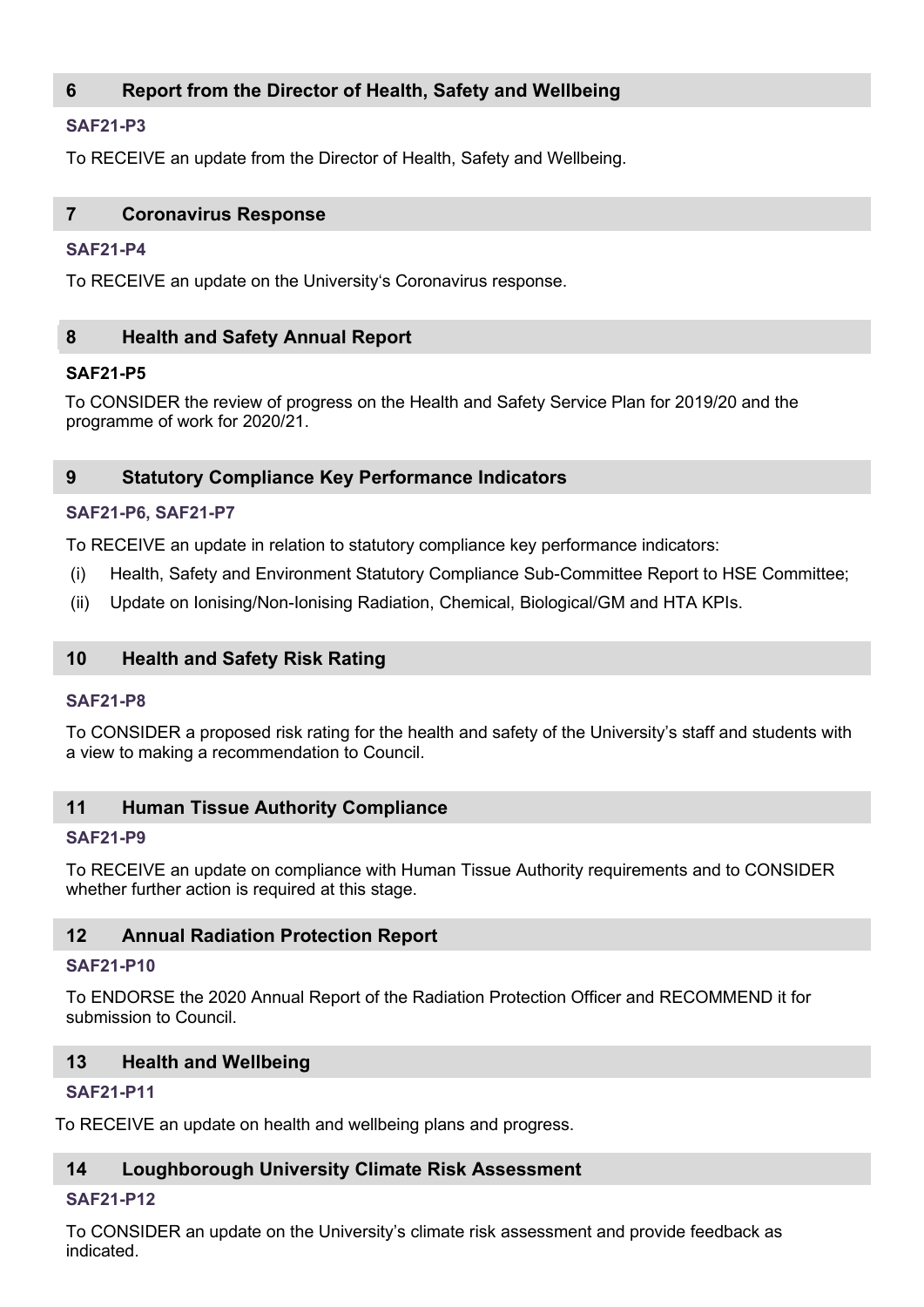## **15 Contractor Management Framework**

#### **[SAF21-P1](http://www.lboro.ac.uk/admin/committees/hsec/papers/2012/saf12-p32.doc)3**

To CONSIDER a revised Contractor Management Framework, following consideration of the framework by the Health, Safety and Environment Statutory Compliance Sub-Committee and Estates Management Committee.

## **SECTION B – Starred Items for Approval**

#### **\*16 Business Considered via Circulation in October 2020**

To RATIFY business considered by the Committee via circulation in October 2020. Papers circulated to members in October are available here:

[\\ws1.lboro.ac.uk\COMMITTEE-HSE\2020\OCTOBER 2020 PAPERS](file://ws1.lboro.ac.uk/COMMITTEE-HSE/2020/OCTOBER%202020%20PAPERS)

(i) The minutes of the following HSE meetings were CONFIRMED:

SAF20-M2 3 June 2020

SAF20-M3 15 September 2020

- (ii) The following were APPROVED subject to the correction of minor grammatical errors in the Permit to Work, and Risk Assessment & Safe Systems of Work policies:
	- **SAF21-P14**\* **Contractor Management Policy -** New policy
	- **SAF21-P15**\* **Permit to Work Policy -** New policy
	- **SAF21-P16**\* **Risk Assessment & Safe Systems of Work Policy -** Revised version of existing policy
	- SAF20-P52 **Environmental Policy**  2020 version endorsed
	- SAF20-P53 **HSESCSC Terms of Reference and Constitution**

\* *Updated versions, following correction of minor grammatical errors after October circulation*.

- (iii) The following were RECEIVED/NOTED:
	- SAF20-P54 **Work Plan for Climate Strategy Development** Members were also asked to identify consultees to be approached and documents that may be relevant, especially in the inception and framing phase.
	- SAF20-P55 **Matters Arising from Previous Meetings**
	- SAF20-P56 **Report from the Director of Health, Safety and Wellbeing**
	- SAF20-P57 **HSESCSC Meeting Report including:** - Compliance Dashboard - Minutes of HSESCSC meeting on 15<sup>th</sup> September 2020
	- SAF20-P58 **Fire Door Non-compliance Update**
	- SAF20-P59 **Employers & Public Liability Report**
	- SAF20-P60 **Accident Data Report**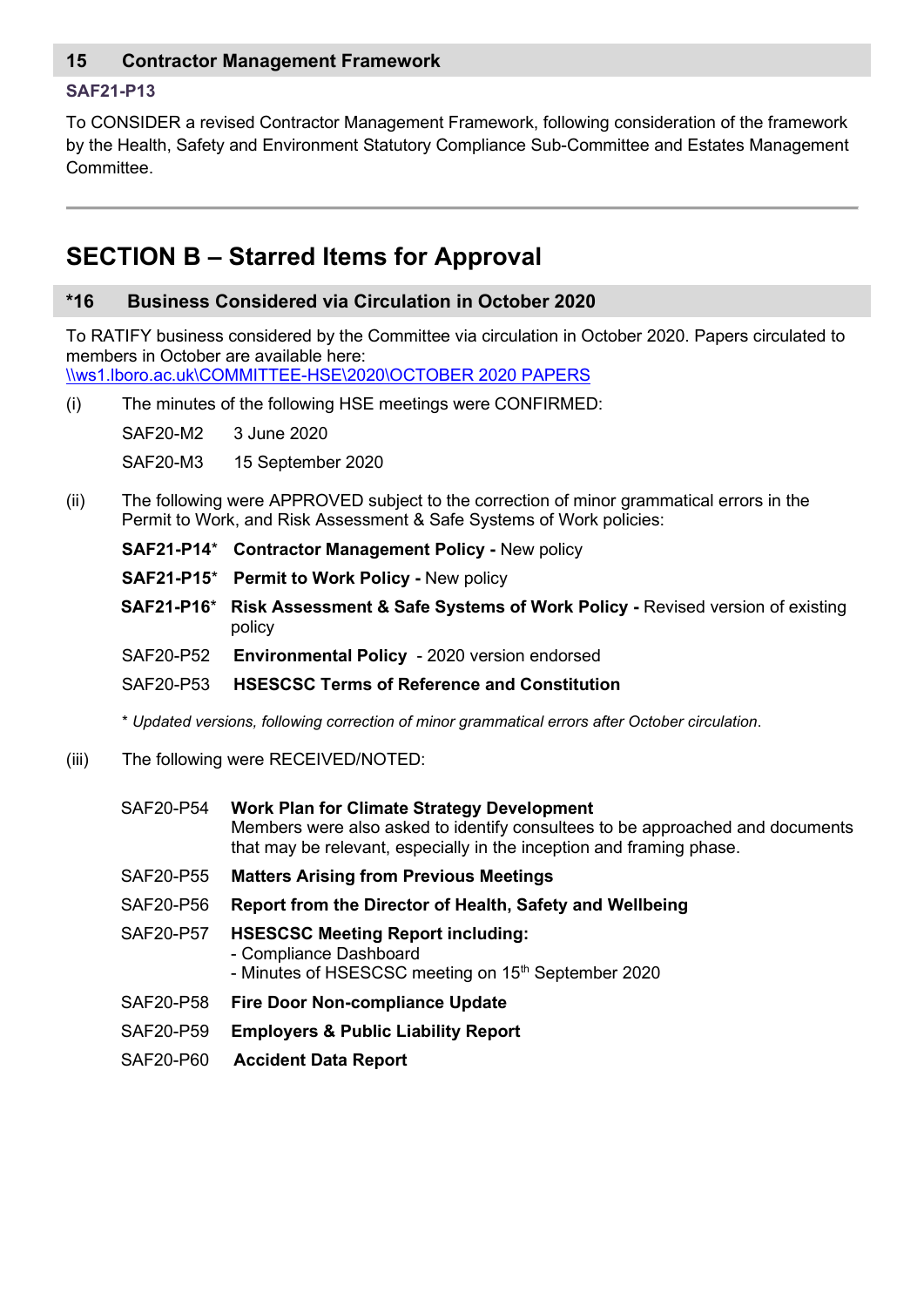## **\*17 Terms of Reference and Composition of Sub-Committees for 2020/21**

#### **[SAF21-P1](http://www.lboro.ac.uk/admin/committees/hsec/papers/2012/saf12-p32.doc)7**

17.1 To NOTE the terms of reference and composition of the following sub-committees:

Chemical Safety Committee GM/Biosafety Committee Non-Ionising Radiation Committee Radiological Protection Sub-Committee Sustainability and Social Responsibility Sub-Committee

17.2 To APPROVE changes to the terms of reference and composition of the following sub-committee:

Health Safety Environment Statutory Compliance Sub-Committee

#### **\*18 DSEAR Policy**

#### **[SAF21-P1](http://www.lboro.ac.uk/admin/committees/hsec/papers/2012/saf12-p32.doc)8**

On the advice of Chemical Safety Committee and Health, Safety and Environment Statutory Compliance Sub-Committee, to APPROVE proposed changes to the DSEAR Policy.

#### **\*19 Reports to Health, Safety and Environment Committee**

To RECEIVE the following reports:

- (i) **SAF21-P19** Sustainability Manager Report
- (ii) **SAF21-P20** Fire Officer's Report
- (iii) **SAF21-P21** Accident Data Report
- (iv) **SAF21-P22** Insurance Claims Report

#### **\*20 Minutes**

To RECEIVE minutes of meetings of the following groups and sub-committees:

- (i) **SAF21-P23** Chemical Safety Committee (16th December 2020 meeting - *in the form of agenda & action log*)
- (ii) **SAF21-P24**  $GM/B$ iosafety Committee (30<sup>th</sup> July and 30<sup>th</sup> November 2020 meetings)
- (iii) **SAF21-P25** Health, Safety and Environment Statutory Compliance Sub-Committee (14<sup>th</sup> January 2021)
- (iv) **SAF21-P26** Radiological Protection Sub-Committee (23<sup>rd</sup> September 2020 and 13<sup>th</sup> January 2021)
- (v) **SAF21-P27** Sustainability and Social Responsibility Sub-Committee (11<sup>th</sup> May and  $6<sup>th</sup>$  October 2020)

## **SECTION C – Items for Information**